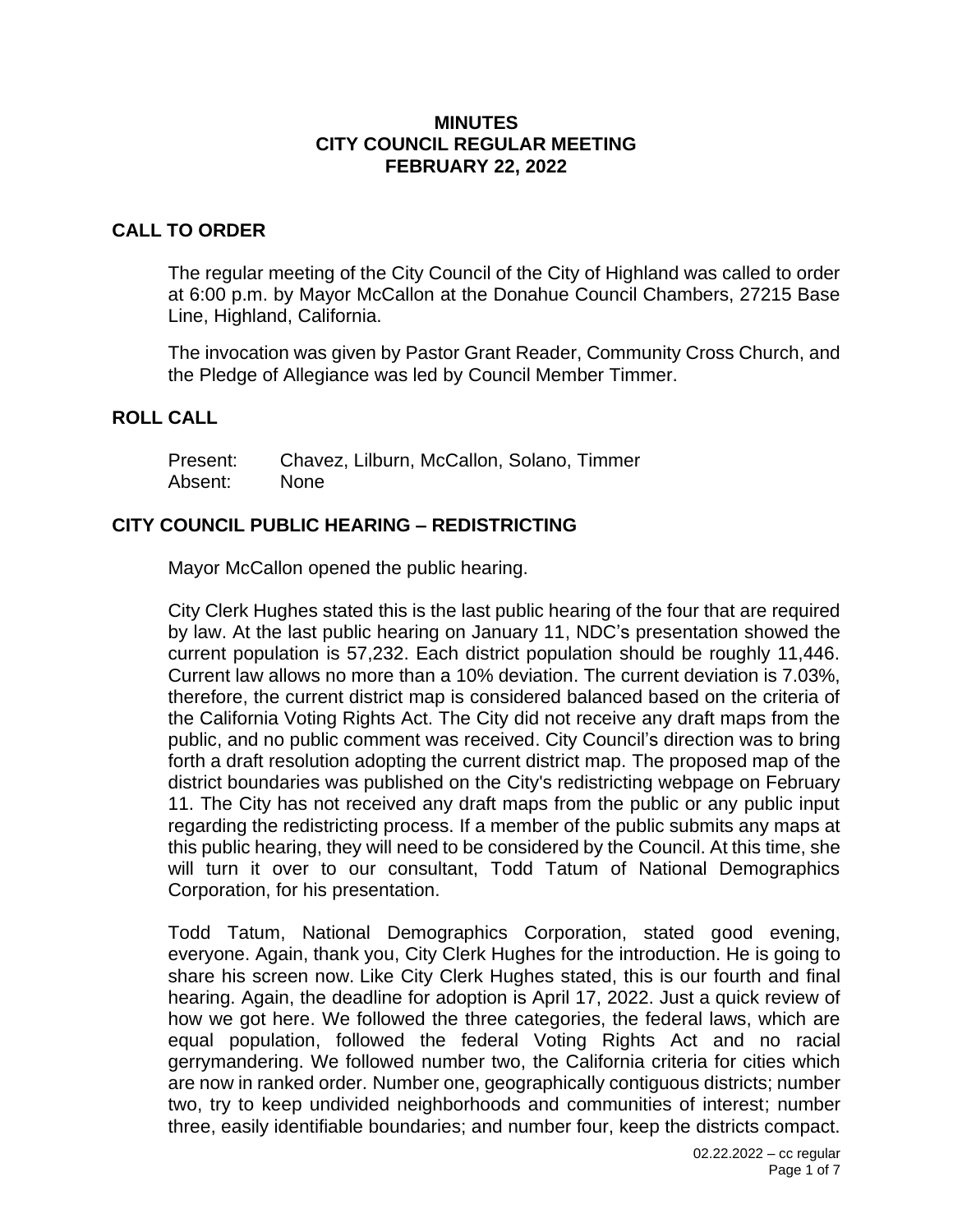Also, a reminder that it is prohibited to favor or discriminate against any political party. The third other traditional redistricting principles that we followed were using every effort to minimize voters shifted to different election years, respect voters' choices, and continuity in office. Look for any future population growth that we should know about, and we want to do our best to preserve the core existing districts. Luckily, you had a balanced map, as City Clerk Hughes said, so all of those principles were followed when you adopted this map, so it was easy to come back and declare your map balanced. Again, your total population was 57,232 and each district should have roughly 11,446 people. You have a current deviation across all districts of 7.03% and the maximum allowed is 10%. Once again, we have reached the end of our work here with the public hearing. He asks now if you have any questions and look forward to the introduction of the resolution to adopt the map.

Mayor McCallon asked does Council have any questions from the Council? Madam Clerk, have we received any public comment?

City Clerk Hughes stated we have not.

Mayor McCallon stated is there anyone in the audience who wishes to speak either in favor or against or present a map to the Council? Seeing none, he will go ahead and close the public hearing and bring it back to the Council for action.

City Clerk Hughes stated before you is a resolution for Council's consideration and adoption. Again, all necessary public hearings and opportunities for public testimony and written comment have been conducted in compliance with state law and the Highland Municipal Code. This concludes staff's presentation.

**A MOTION** was made by Mayor Pro Tem Lilburn, seconded by Council Member Solano, to adopt Resolution No. 2022-006 establishing Council Member district boundaries. Motion carried, 5-0.

RESOLUTION NO. 2022-006 A RESOLUTION OF THE CITY COUNCIL OF THE CITY OF HIGHLAND, CALIFORNIA, ADOPTING A REDISTRICTING MAP FOR THE CITY OF HIGHLAND PURSUANT TO ELECTIONS CODE SECTION 21600 ET SEQ.

### **REPORT FROM CLOSED SESSION**

City Attorney Marroquin stated Council met pursuant to Government Code Section 54956.9(d)(4) potential litigation. The Council granted approval to initiate a legal action. The action, defendants and any particulars shall, once formally commenced, be disclosed to anyone that inquires but that won't be disclosed at this time.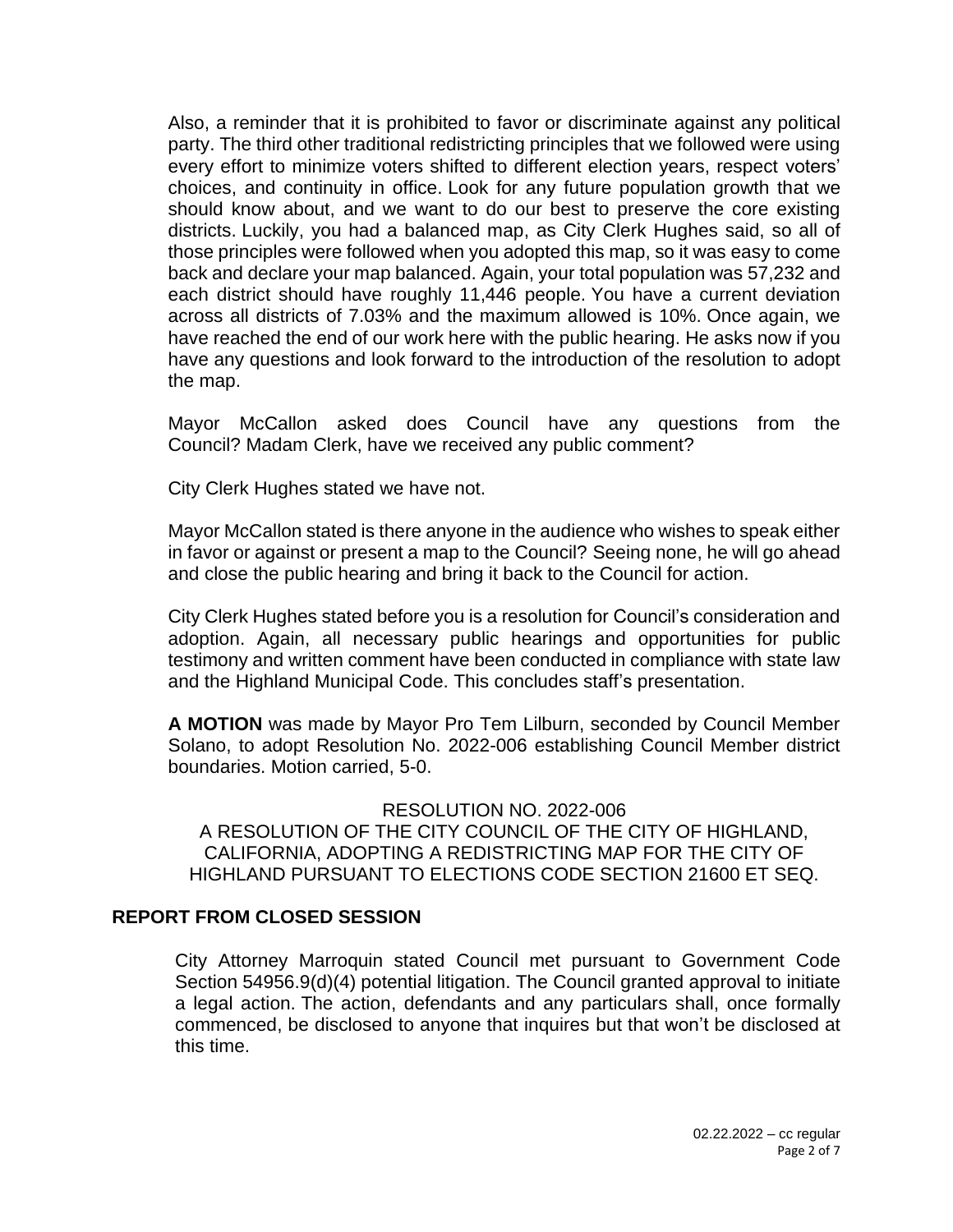## **SPECIAL PRESENTATIONS**

None

## **PUBLIC COMMENT (ITEMS NOT ON THE AGENDA)**

Jody Scott spoke regarding her concerns to the flow of traffic, heading east on Base Line in relation to the freeway improvement project.

## **CITY COUNCIL CONSENT CALENDAR**

**A MOTION** was made by Council Member Timmer, seconded by Council Member Solano, to approve the consent calendar as submitted. Motion carried on a roll call vote, 5-0.

- 2. Waive the Reading of All Ordinances Waived the reading of all Ordinances in their entirety and read by title only.
- 3. Minutes February 8, 2022 City Council Special Meeting Approved the Minutes as submitted.
- 4. Minutes February 8, 2022 City Council Regular Meeting Approved the Minutes as submitted.
- 5. Claim Consideration Ophelia Adame Rejected claim.
- 6. Claim Consideration Annamarie Hidalgo Rejected claim.
- 7. Claim Consideration Wawanesa as Subrogee of Annamarie Hidalgo Rejected claim.
- 8. Warrant Register Approved Warrant Register No. 738 for February 22, 2022, in the amount of \$1,568,398.33 and Payroll of \$104,150.20.
- 9. Treasurer's Report for January 2022 Received and filed Treasurer's Report for January 2022.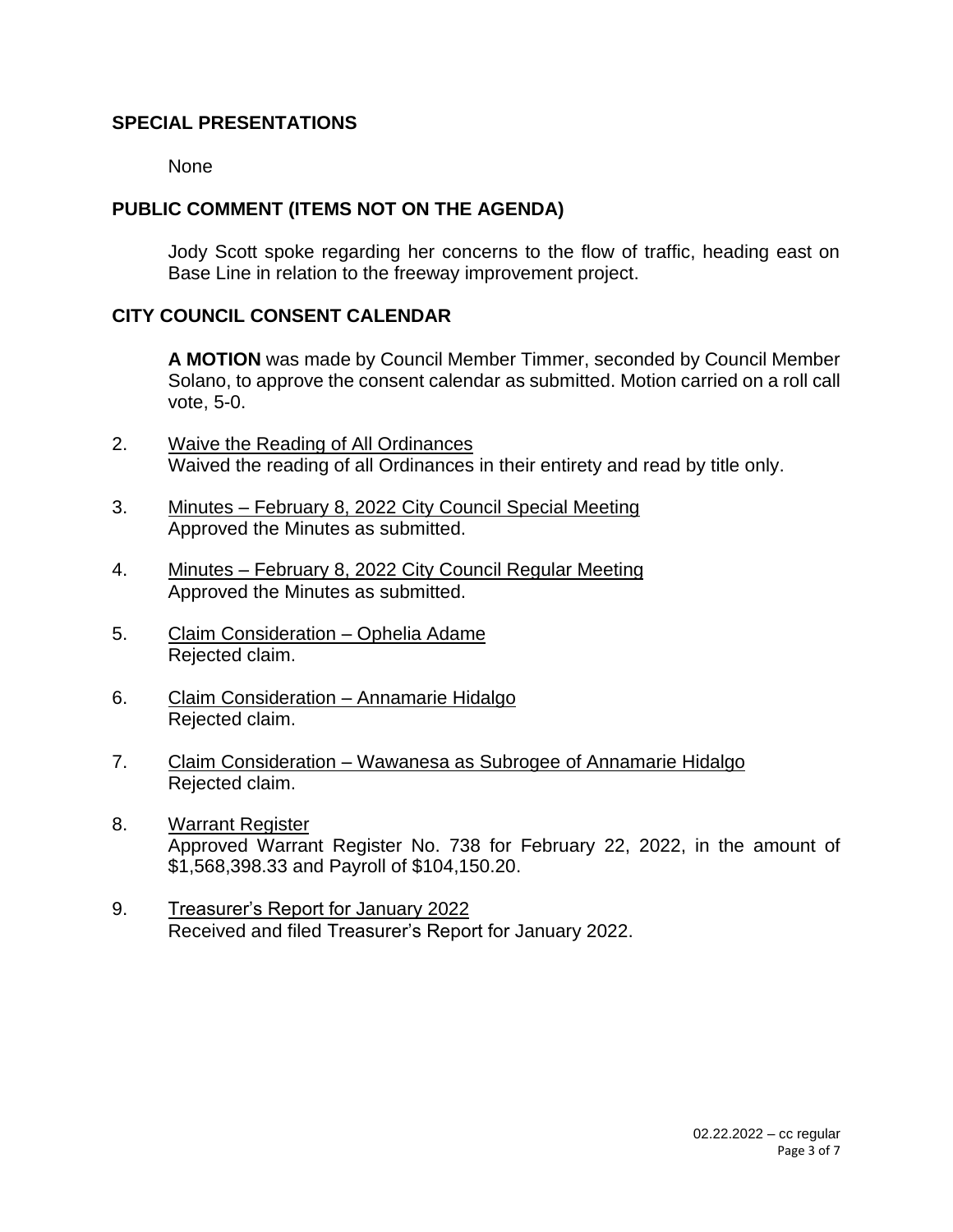10. Resolution No. 2022-007 Implementing on July 1, 2022, a 5% Across-the-Board Adjustment for All Employees (Except Interns) Approved Resolution No. 2022-007 implementing on July 1, 2022, a 5% acrossthe-board adjustment for all employees (except interns) and amending Section 2 of Resolution No. 2021-020.

### RESOLUTION NO. 2022-007 A RESOLUTION OF THE CITY COUNCIL OF THE CITY OF HIGHLAND, CALIFORNIA, AMENDING RESOLUTION NO. 2021-020 ESTABLISHING EMPLOYEE SALARIES

11. San Bernardino County Municipal Separate Storm Sewer System – National Pollution Discharge Elimination System (NPDES) Common Interest, Joint Defense, and Confidentiality Agreement Among Permittees Authorized the Mayor to execute the San Bernardino County Municipal Separate Storm Sewer System – National Pollution Discharge Elimination System (NPDES) Common Interest, Joint Defense, and Confidentiality Agreement Among Permittees on behalf of the City of Highland.

## **CITY COUNCIL PUBLIC HEARING**

No public hearing.

# **CITY COUNCIL LEGISLATIVE**

12. All American Asphalt Contract Change Order – Pavement Management Program – Sector E Pavement Rehabilitation (Project str20001)

Public Works Director/City Engineer Zamano gave a brief review of the staff report.

**A MOTION** was made by Council Member Solano, seconded by Council Member Chavez, to authorize contract change orders up to 20% of the original construction contract with All American Asphalt (AAA) for the Pavement Management Program – Sector E Pavement Rehabilitation Project. Motion carried, 5-0.

13. Cooperative Agreement with County of San Bernardino for Pavement Rehabilitation of Pacific Street

Public Works Director/City Engineer Zamano gave a brief review of the staff report.

**A MOTION** was made by Council Member Solano, seconded by Council Member Chavez, to participate in the joint project with the County where they would be responsible for the design, construction and administration of the project. The Cooperative Agreement between the City and County of San Bernardino for pavement rehabilitation on Pacific Street between Del Rosa Drive and Sterling Avenue will be brought forth at a future City Council meeting. Motion carried, 5-0.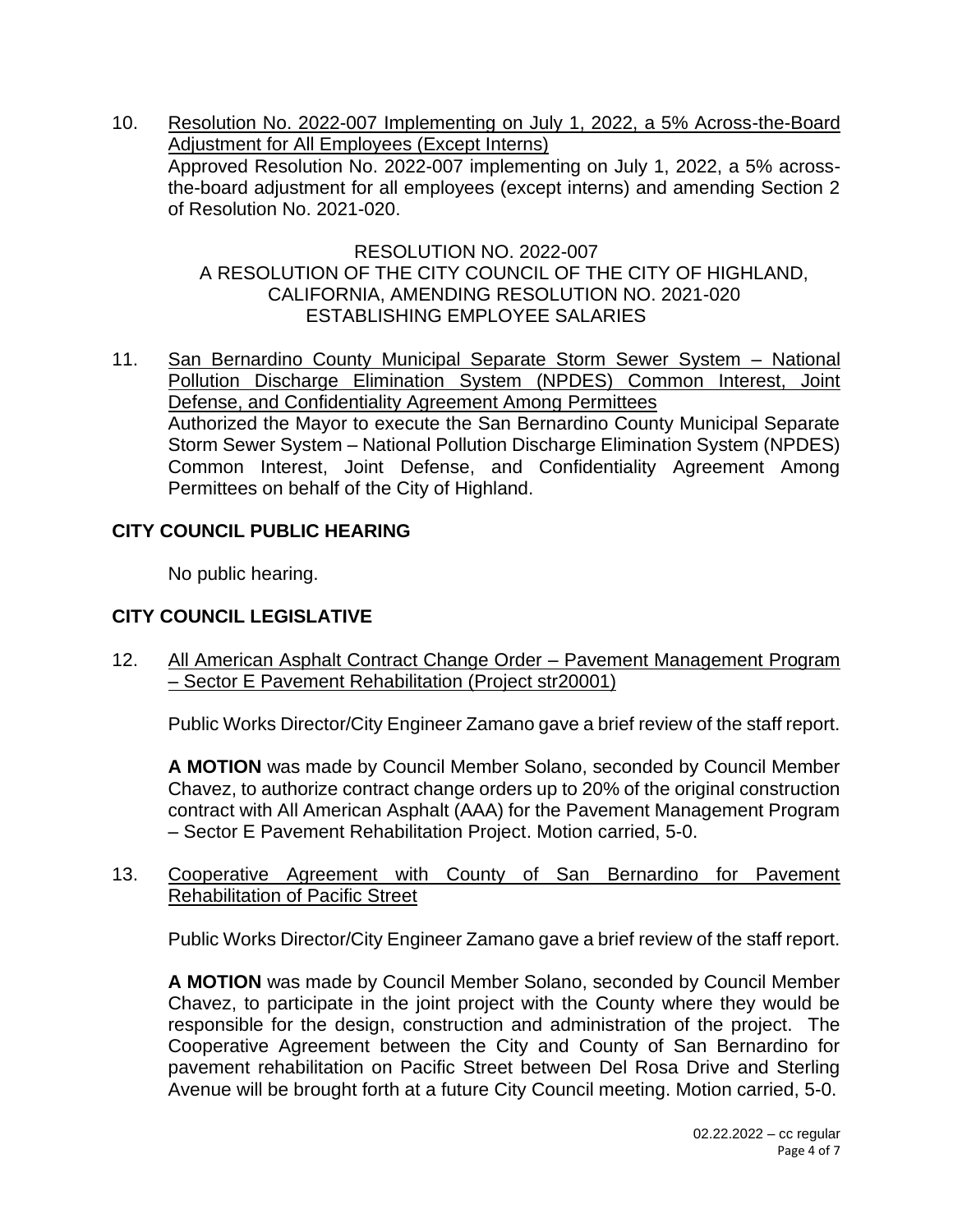14. City Selection Committee Election - Chair and Vice Chair for the City Selection Committee and Primary Member and Alternate Member for San Bernardino County Local Agency Formation Commission (LAFCO)

City Clerk Hughes gave a brief review of the staff report.

City Council reviewed the candidates for consideration and advised the Mayor.

## 15. Proposed Resolution Opposing Initiative 21-0042A1

City Clerk Hughes gave a brief review of the staff report.

**A MOTION** was made by Council Member Timmer, seconded by Mayor Pro Tem Lilburn, to adopt Resolution No. 2022-008 opposing Initiative 21-0042A1. Motion carried, 5-0.

### RESOLUTION NO. 2022-008 A RESOLUTION OF THE CITY COUNCIL OF THE CITY OF HIGHLAND, CALIFORNIA, OPPOSING INITIATIVE 21-0042A1

## 16. City Manager Report and Comments (Work Program, Regional/Legislative/ Development Issues, Subcommittees, etc.)

City Manager Hughes stated just to bring you up to speed on a few items. The City has received three Request for Proposals (RFP) for auditing services, so the Finance Subcommittee will be conducting interviews in March, and we will be bringing that item forward to the City Council in April. At the February 15 Planning Commission meeting, the Commission approved the Design Review Application for the 21-unit market rate apartment complex adjacent to the future Tractor Supply Company store that is west of Church Avenue. The project will consist of twobedroom units, each with an enclosed garage and carport, outdoor patios, and a lot of architectural treatments. The new 7-11 Mini Mart is open at Greenspot and Boulder. The Council should have received an email today regarding a ribbon cutting ceremony on Friday, February 25 at 1:00 p.m. If you are planning on attending, let City Clerk Hughes know so she can give 7-11 a head count on that. The Tippecanoe Pavement Improvement project that Public Works Director/City Engineer Zamano touched on briefly, this is the second week of the temporary road closure on Tippecanoe Avenue from 3rd Street to 6th Street, which began on Monday, February 14. The contractor has completed the base paving of Tippecanoe Avenue between 5th Street and 6th Street. Traffic for the east/west direction only has been opened at the intersection of Tippecanoe Avenue and 5th Street, but the traffic signal remains on red flash. Weather permitting, the contractor is due to complete the base paving of the remaining segment of Tippecanoe Avenue between 3rd Street and 5th Street this Friday, February 25, and will allow Tippecanoe Avenue to reopen one lane in each direction by 5:00 p.m., but he is not sure how this rain is impacting things, so that might have to be pushed back. Boulder Avenue improvements, construction of this project has been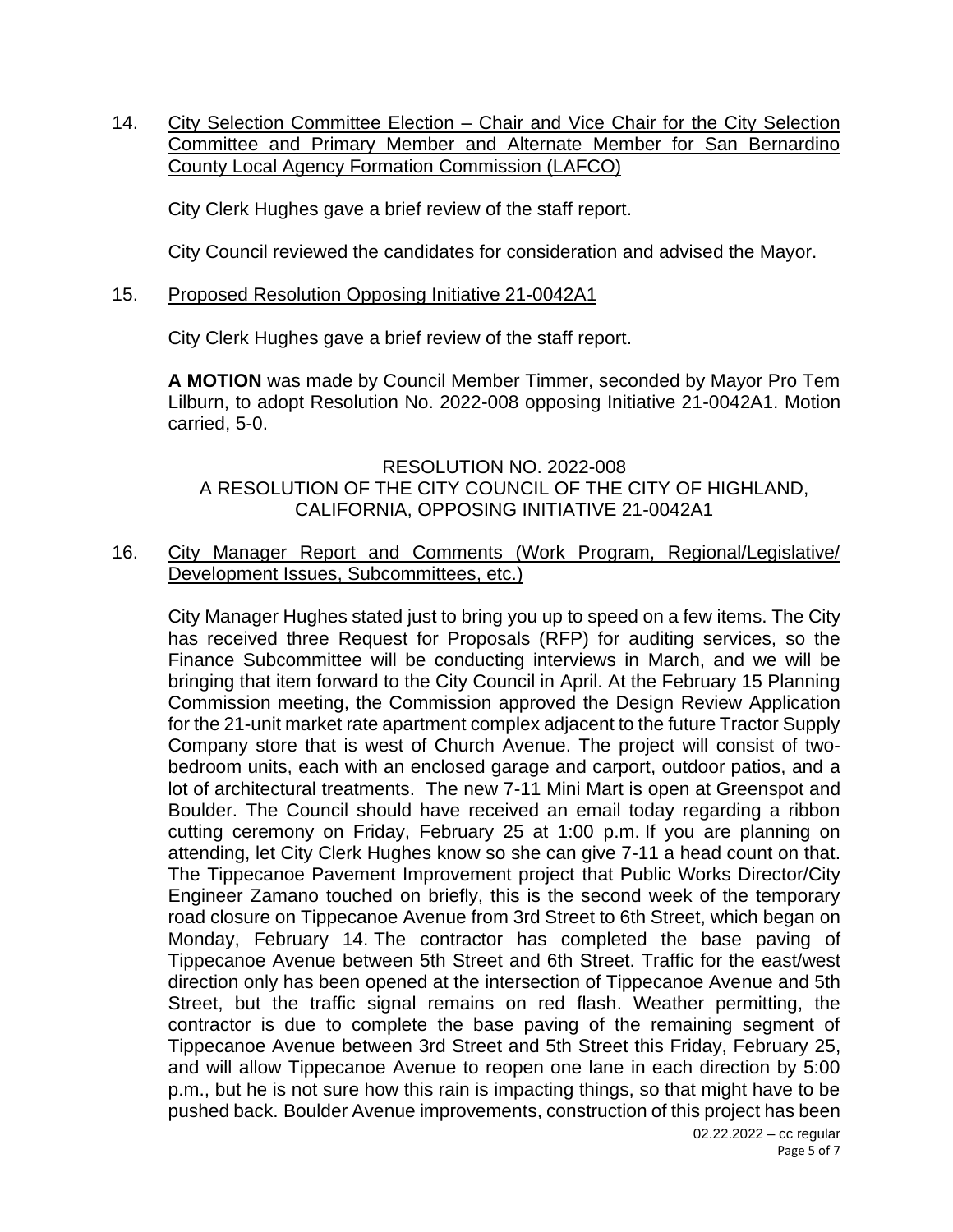underway for several months, primarily with curb wraps, slot paving next to the raised curb medians, sound wall, parkway, and median landscape work. Last week the contractor began to install the decorative bridge lighting on Boulder Avenue and City Creek. Installation of the streetlights and parkway lights on Boulder Avenue between City Creek and Greenspot Road will continue this week. The City is coordinating with Edison for the installation of the meters and the streetlights are anticipated to be turned on if we can get the meters from Edison, late March of 2022. Coordination is also underway with East Valley Water District (EVWD) for installation of the irrigation meters. Once the meters are set, the contractor will begin to install the drought tolerant landscape. This project is coming together and is anticipated to be completed by May of 2022. Some good news, we are going to have our first Highland Improvement Team (HIT) back since COVID. Our first HIT will be Saturday, March 19, and it will be the clean-up in anticipation of the Citrus Harvest Festival. We have another HIT scheduled, a community day of service HIT that will happen at Highland Community Park in cooperation with the Church of Jesus Christ of Latter-Day Saints. That will be on May 7, and we will have more details on that, but they are planning a big cleanup and some painting down at the Community Park. July 4 parade, staff is gearing up for that, so we will be ready to go. We are also going to be bringing forward to the City Council at the next Council meeting a list of all the potential community projects, the National Night Out, Volunteer Dinner and all those things to get some input for some new dates from the Council for those items this year. So, that will be at the next Council meeting. The Coronavirus Recovery Business Grant Fund, we are still holding at 173 applications on that. We are processing five, and the grocery delivery grant program, we are at 27 inquiries on that. We are still holding at 2 on the mortgage assistance program. The calls for service from the Police Department from February 7 to February 20, we did see a bit of an uptick. We had 1,607 calls for service, 122 reports and 79 arrests.

17. Council Member Comments (Agency/Committee/AB 1234 Reports, District Updates, etc.)

None

### **ANNOUNCEMENTS**

None

### **CLOSED SESSION**

None